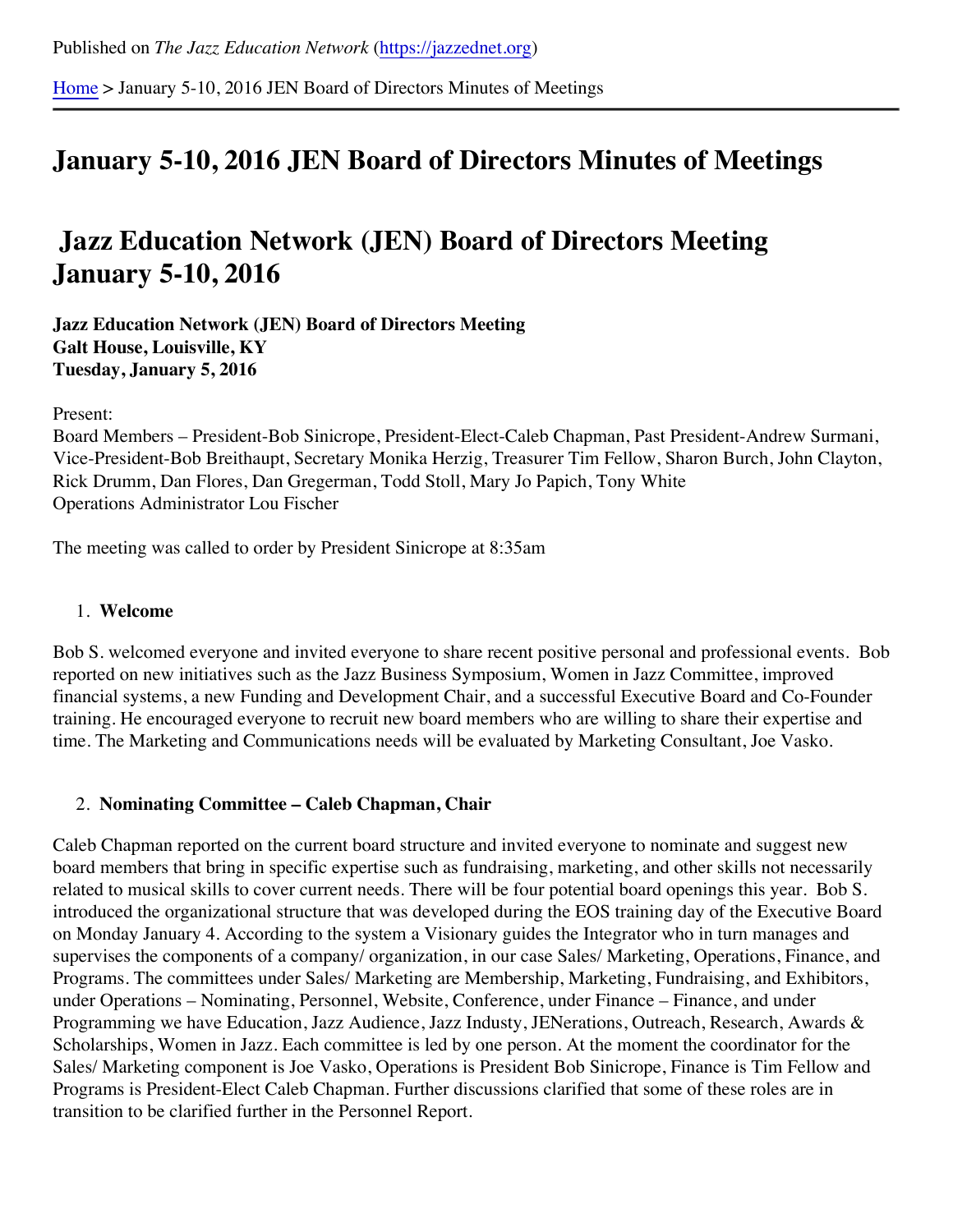## *Action item: Bob S. will being to oversee Operations, Joe Vasko will oversee Sales/Marketing, Tim Fellow will oversee Finances and Caleb will oversee Programs as listed above.*

Further changes in committee structure include moving the Jazz Business and Music Industry Committee into a subcommittee of the Education Committee and the Jazz Audience Devlopment Committee will be merged with the Jazz Research Committee to form a committee titled Jazz Research and Audience Development.

*Action item: Bob S. will work with Monika and Bob B. to find a leader for the Jazz Audience Development component of this newly merged Committee.*

*Action item: Bob S. will work with Sharon, Monika and Bob B. to find a chair for the Jazz Industry and Business Sub Committee.*

## 3. **Personnel Committee – Mary Jo Papich/ Rick Drumm, Chair**

Rick Drumm will become our new Personnel Committee Chair after the conference. Mary Jo reported that Marina Terteryan is resigning as Marketing Coordinator on January 31, 2016. Marketing expert Joe Vasko has been invited to the conference to evaluate current needs and provide a proposal on how to best define and recruit needed support. A goal has been set is to hire a Managing Director by July 1, 2017 on a full-time basis. Lou Fischer will move into a position of Conference Coordinator, but in the meantime receive an additional stipend to cover his transitional duties as Operations Manager as it is a large extra workload.

Tim conducted a financial analysis on the current salary structure and employment status and recommended to change the status from contractors to employees. The approximate amount to cover additional taxes and insurance would be \$ 7,000. This will also help diminish liability and legal issues and avoid potential audit and risk of tax penalties.

Motion: Mary Jo moved that the positions of Operations Manager (Lou Fischer) and Office Coordinator (Larry Green) will be reclassified as Employees Second: Bob Breithaupt All In Favor

Motion: Caleb moved to add a \$ 5,000 stipend for Lou Fischer for services rendered as Operations Administrator. Second: Dan All In Favor

Tim also clarified that Lou receives half of the Hyatt Hotel points, an approximate \$ 5,500 value. With the eventual transition into Conference Coordinator, the extra stipend will ensure a more justified compensation for the services rendered.

# 4. **Education Committee – Sharon Burch, Chair**

Sharon asked her committee members to create a list of categories, titles, and topics of articles as a tool to offer resources for the different education categories. The list will be completed during this conference. There are currently nine teachers registered for the outreach workshops. Barriers include the timing, and being in a new city for every conference. The outreach workshop process will be revamped for New Orleans. Scott Nurmy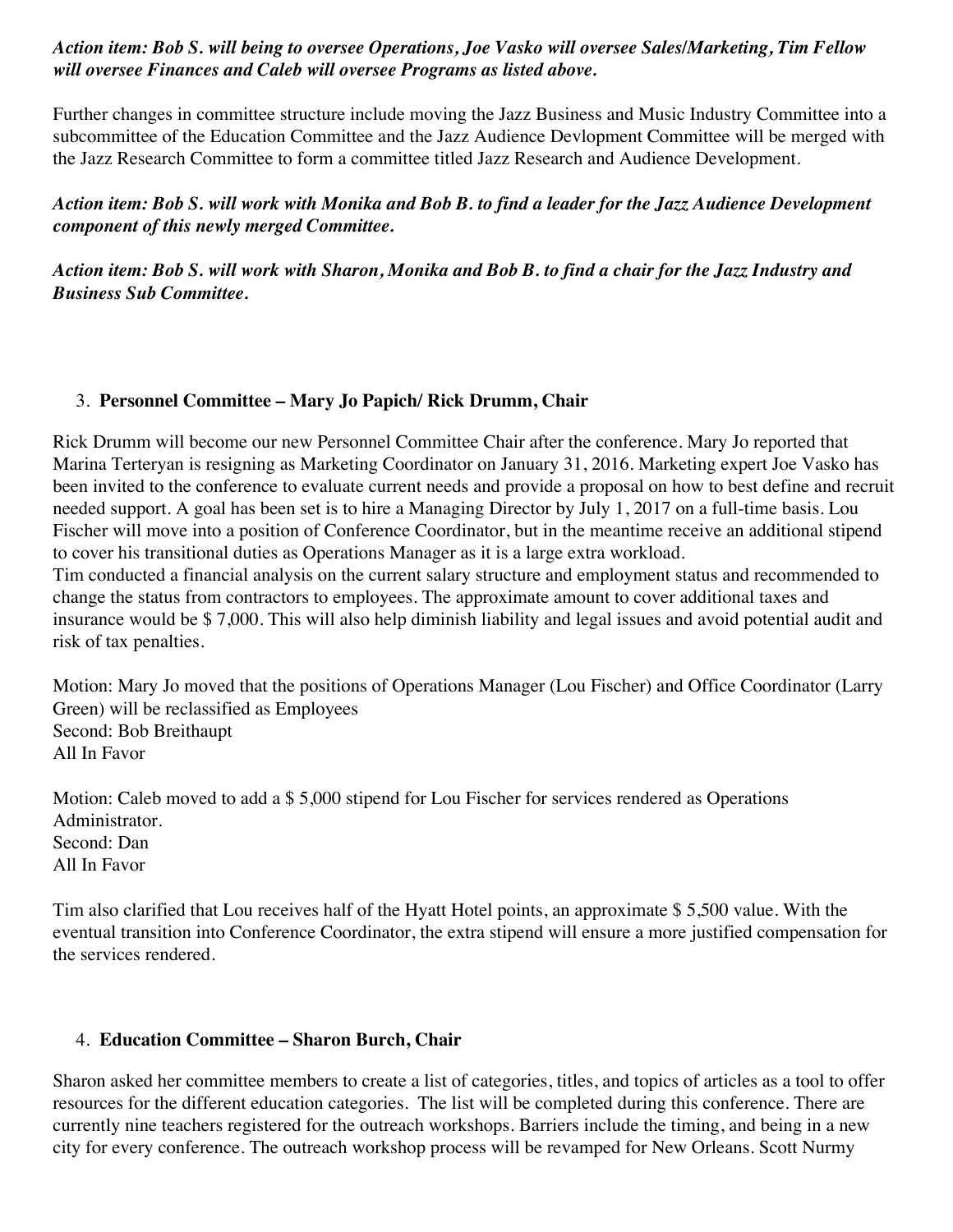from MoJo Productions will help during this conference with videotaping and select from previous video materials to create content for the website and promotional montages.

## 5. **Fundraising and Development (FDC) – Michael Shirtz, Chair**

The committee has been restructured under the leadership of Michael Shirtz. The committee developed a governance structure and expectations. Donations are now categorized according to purpose and source. Currently the committee is pinpointing their budget needs in order to work effectively. The meeting at this year's conference will focus on strategies for New Orleans, especially donor recruitment. Furthermore, the committee would like to collaborate with other committees on raising support for specific projects. There is currently no staff assigned to the committee at the moment, which limits its effectiveness. Bob S. encouraged all board members to make a contribution to achieve 100% board giving. Todd encouraged creating a budget for the committee to support grant writing and similar initiatives. The silent auction this year is on-site as well as through an online app, which opens bidding to anyone at the conference and even non-attending members.

# *Action item: Bob S. will work with Tim and the EC to establish a budget for the Fund Raising and Development Committee.*

#### 6. **Research Committee – Monika Herzig, Chair**

The committee has established a regular newsletter, is launching a mentorship initiative, and is planning a New Orleans themed track for the next conference. Communication is mainly through the newsletters and facebook groups. At this year's meeting the group will design the new callout for next year's conference, target keynote speakers, and discuss strategies for best dissemination of news, communication, and publication options. Caleb suggested establishing a conference panel and online resources for best practices.

#### *Action item: Monika will establish a conference panel and online resources for best practices.*

#### 7. **JEN Strategic Partnerships – Bob Breithaupt/ Mary Jo Papich**

Agreements were completed/ revised with Jazz Forward Coalition, Chamber Music America, Jazz Connect, ISME. The completed agreements need to be collected and stored on the website, deadlines noted, and a template needs to be developed. The Sarah Vaughn partnership needs to be removed and the AAGC partnership is missing. Bob B. cautioned to not share mailing lists, rather mailings should be forwarded through each organization.

The board suggested further partnership organizations: PAS, NA*f*ME.

*Action Item: Bob Breithaupt will take on JEN Strategic Partnerships as committee chair and review/ organize existing partnerships, delegate liaisons, renew as needed and make sure conditions and responsibilities are communicated to organization and magazine partners.*

#### 8. **JENerations Committee – Scott Wilson, Chair**

Scott Wilson reported on the newly formed JENerations Committee that now includes the JENerations Jazz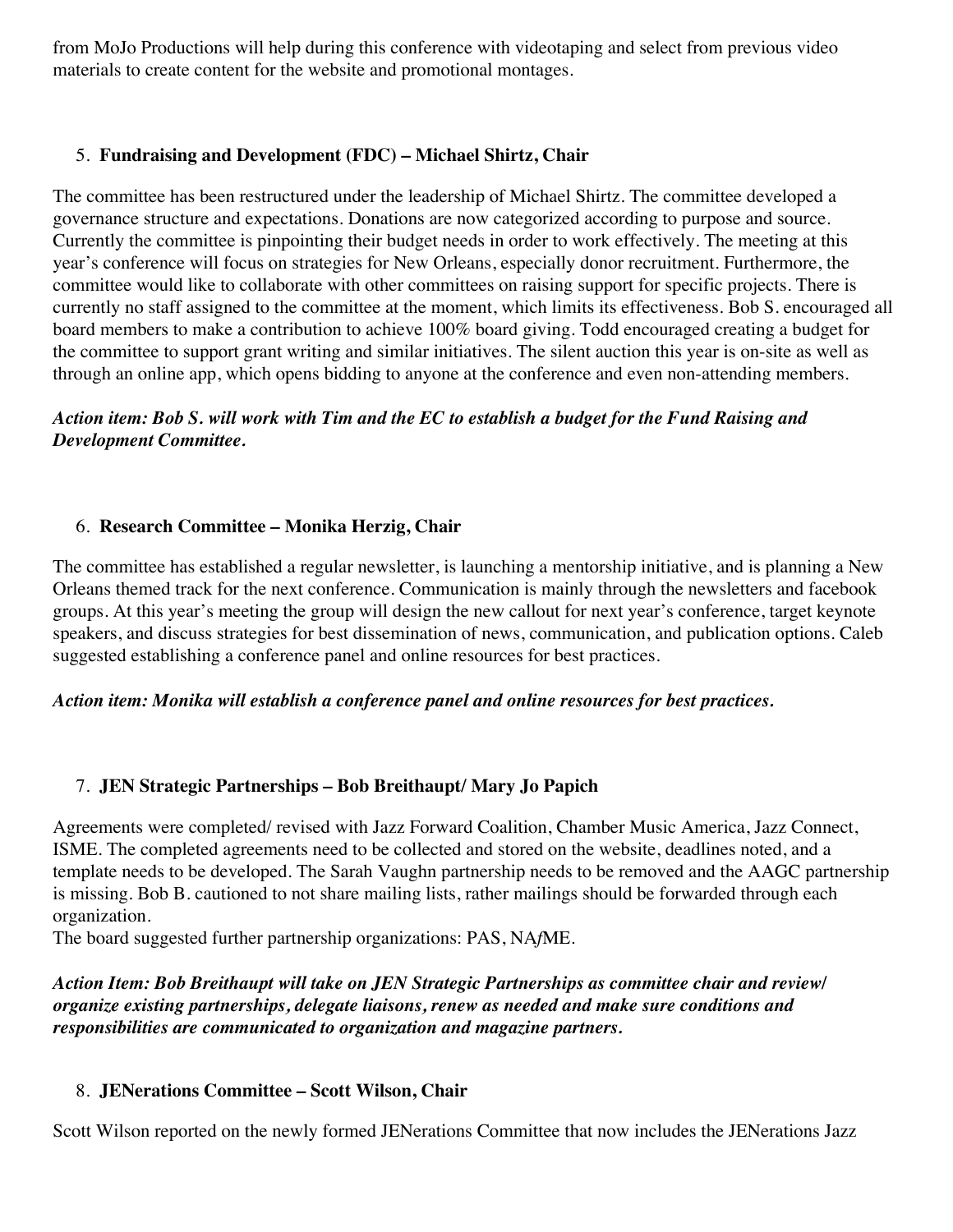Festival and Mentorship Committee. Not all 42 slots for this year's festival are filled. Some of the current issues are finding better ways for spreading the word about the opportunities and recruiting ensembles. The board suggested compiling mailing lists of teachers and working with NA*f*ME on branding the festivals and distributing invitations. Barriers for participation include financial issues, teacher turnover, and realizing the value of participating in the festival. NASMD (National Association of School of Music Dealers) has their conference coming up in Orlando attended by the school dealers nationwide who can distribute information to the band directors. Todd and Caleb urged though to personally recruit ensembles. Sharon suggested capturing snippets of this year's festival on videotape for a marketing montage.

# *Action Item: Scott will put the information for the 2017 festival together this month and work with the Marketing Team on finding ways to distribute to the schools and teachers.*

# 9. **Women in Jazz Committee – Natalie Boeyink, Chair**

The committee is newly formed and will have the first meeting at the conference on Saturday at noon. An initial mission statement has been drafted. The goals are to make this a nationwide effort at the highest level, but also reach out at the school level. Todd mentioned Girls Jazz Day on March 19, which is an international collaboration and will provide the contact for a person from JALC to join the committee. Mary Jo asked to add David Sears from the Grammy Foundation to the committee member list.

## *Action Item: Bob S. will add David Sears to the Women in Jazz Committee.*

# *Action Item: Todd will provide contact info for Girls Jazz Day to Natalie Boeyink.*

# 10. **Website Committee – Gene Perla, Chair**

In addition to continuous improving of web functions, automatic renewals, mobile device compatibility, and a K-8 website feature were added. Drupal 8 is still in testing mode and Drupal 7 is still the best choice and superior to WordPress in terms of security and functionality. Caleb suggested a redesign of the look and user interface. Gene added the need of eliminating text and presenting information in a more readable way.

## 11. **Finance Committee – Tim Fellow, Chair**

Tim has focused on aligning the financial stability to the JEN Strategic Plan. Strategies include updating review, accounting, reporting, and budget for easier access and more accurate reporting. In addition, the committee has created policies for investment and a complete risk management system. The current assets of JEN are \$367,777. Overall revenue and expenses since 2010 follow a similar cycle of peak during conference time each year and a steady increase over time. Profit is estimated for roughly \$ 40,000 this year.

Motion: Tim moved to update the Bylaws to create an Audit Committee chaired by the JEN Vice President Second: Bob Breithaupt All In Favor

Tim will create a template to guide future committee members throughout the process.

## *Action Item: Bob Sinicrope will implement the Bylaws Change.*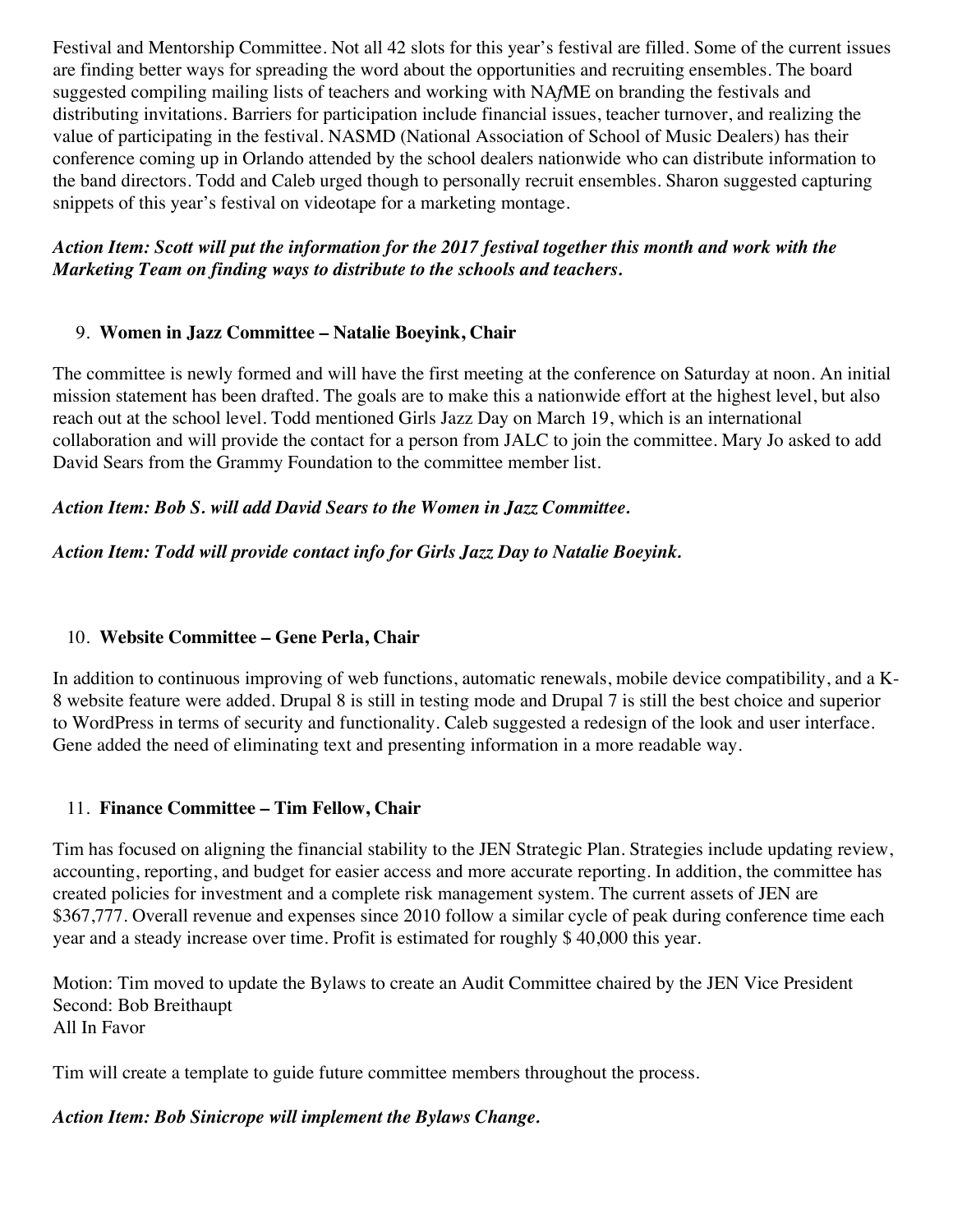The meeting was adjourned at 5pm.

# **Jazz Education Network (JEN) Board of Directors Meeting Galt House, Louisville, KY Wednesday, January 6, 2016**

Present:

Board Members – President-Bob Sinicrope, President-Elect-Caleb Chapman, Past President-Andrew Surmani, Vice-President-Bob Breithaupt, Secretary Monika Herzig, Treasurer Tim Fellow, Sharon Burch, John Clayton, Rick Drumm, Dan Flores, Dan Gregerman, Todd Stoll, Mary Jo Papich, Tony White Operations Administrator Lou Fischer

The meeting was called to order by Bob Sinicrope at 8:40am

# 1. **Conference – Lou Fischer**

Lou reported that over 3,000 advance batches have already been printed, the highest amount so far. The conference will feature 7 clinic rooms, a meeting room, a research room, exhibit hall, JENeral Store, JENerations Jazz Festival rooms, which is presented in partnership with Music for All in exchange for additional volunteers. Diane Downs and Jerry Tolson helped the outreach program with about 13 groups visiting a variety of schools. The exhibit hall is nearly sold out and the Education Committee is presenting a day workshop on Saturday to local teachers with about 15 registrations at the moment. The online auction is up online and onsite until Friday. The conference will feature 72 performances on 5 stages and the Music Industry pre-seminar on Wednesday afternoon. The Kentucky Center for the Arts is helping with 100 volunteers. Lou encouraged the board to spend time with and thank the exhibitors.

Rick Drumm reported on results from the EOS training and the core values that were identified: integrity, passion, vision, excellence, community, knowledge. The goal of an organization should be to have people on boards and committees that share these core values. He created a people analyzer chart that helps identify these core values for each member.

## 2. **Membership Committee – Steve Holley/ Larry Greene, Chair**

Steve Holley reported that the renewal rate has actually dropped from 23.5% to 22.3% which might be an indication of the current culture of free. From 4593 members on record only 1025 renewed for 2015. On the other hand there were 704 new members last year and 609 this year at date. There are also 86 members outside of the US and members now in all 50 States. After increasing membership dues in 2014 the continued trend of growing membership reversed with a 25% drop. Larry suspected that the increase was not an ideal strategy. The automatic renewal through the website is working and a helpful tool. Larry encouraged finding ways to get information from members on why they renew or not renew and what values are important for them by asking personally rather than electronic surveys. Rick pointed out that there is a lack of value beyond the conference. Also, the industry is shrinking, for example the percussion industry is down 50%, more activity is needed yearround. Larry suggested regional festivals and similar activities and encouraged partnerships with other educational festivals. Suggested initiatives are to continue to streamline the renewal process, continue to reach outside the core jazz professionals and explore implementing JENerations Festivals throughout the year. Caleb pointed out that the main task is to build a community that members want to be part of, online content may contribute only a small portion to the need. Bob B. suggested the concept of subscription vs membership for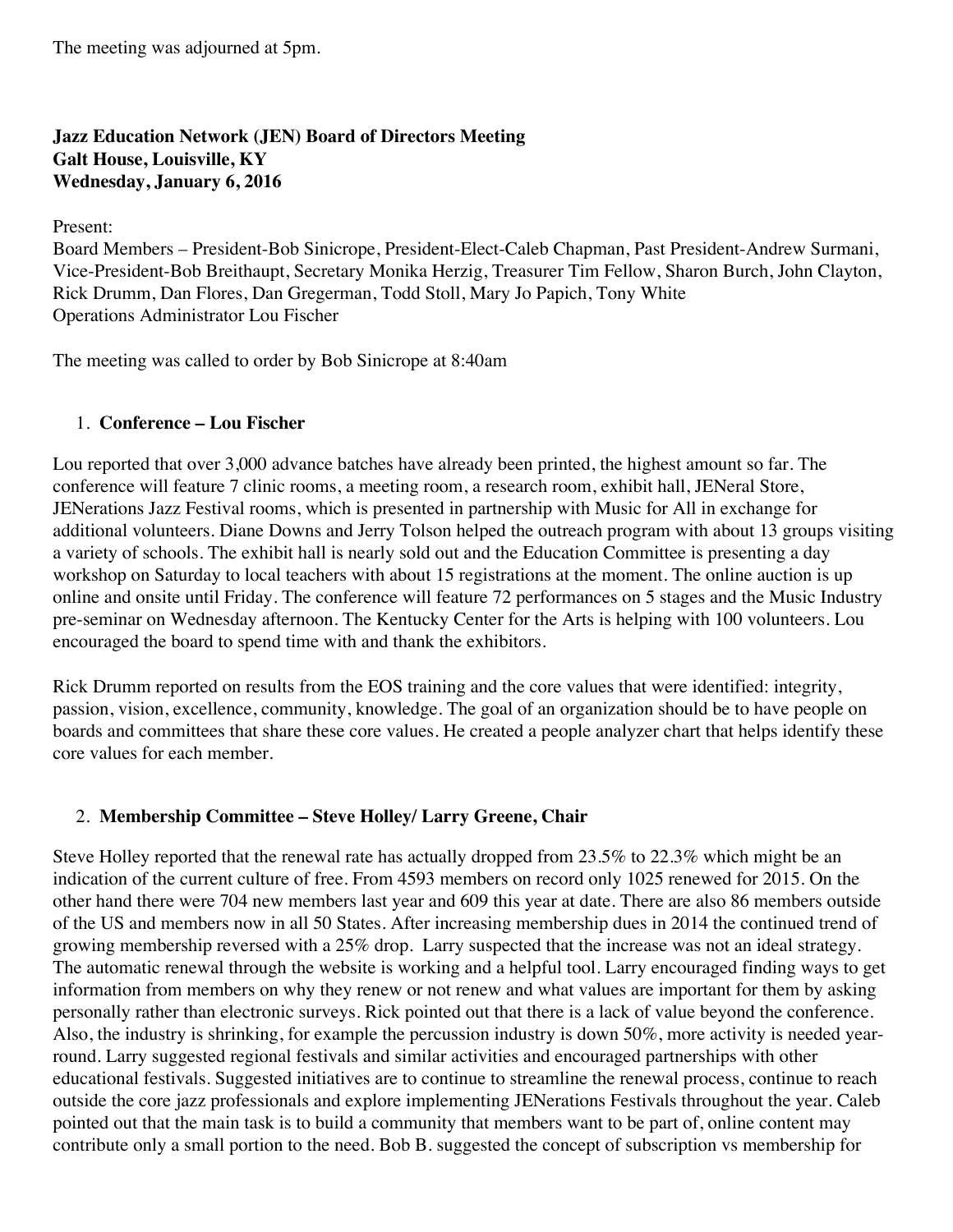stronger loyalty. Caleb suggested a goal of 5,000 conference attendees with 3,000 students among them. Hurdles for membership issues are benefits, communication, timing, and community building.

# *Action Item: A three-member team of Caleb Chapman, Tim Fellow and Todd Stoll will report at Sunday's board meeting on possible initiatives for a membership task force.*

## 3. **Marketing and Communications – Joe Vasko, Marina Terteryan**

Marina reported on the preparations for the conference and launching the JENRing newsletter and job board. Engagement in the newsletter is healthy with an average open rate of over 30%. Articles for the newsletter are solicited mainly from the website. The education committee is working on initiatives to publish member articles with other outlets.

Joe Vasko introduced himself, including his background at Sandy Feldstein,Vic Firth, KHS, Fender, and LP Percussion, and his work on the NAMM board, and some of the current challenges in the music industry. He pointed out that the website is the main draw to create a community and be attractive for all audience segments. Incremental expansion goals need to be set for continued growth. Current audiences have changed and content is crucial to get attention in a time of information overload. Rick asked about strategies for membership retention. Joe's recommendations includes outreach to directors of University programs in order to engage students on a continued basis and collect ideas to test and find retention options and an infrastructure that will continually nurture growth. The team will collect information and data throughout the conference to help analyze the current perception and branding and return on Sunday for further discussion.

## 4. **Website Special Committee – Tim Fellow, Chair**

The committee presented recommended actions on the website and possible budget needs. *Eli Kirk Riser* and *Ironpaper* submitted proposals for designing and supporting a new website. The current providers are not involved in design and front-end activity, which has been addressed in the current proposals. The proposed budget from EKR is \$57,375

Motion: Tim moved to approve the EKR proposal with the option of negotiating the proposed budget Second: Andrew All In Favor

## *Action Item: Tim will reach out and negotiate with EKR to overhaul our website.*

Discussion: Current needs are front-end redesign, marketing support and expertise, update access by individuals, easier implementations and faster task completion. EKR provided the most detailed and comprehensive proposal, addressed the back-end of the website in the proposal with budget room for a potential manual data migration, and was most responsive with communications. In addition the budget is clear, the design emphasized the access for staff and volunteers for updates, features more robust brand strategy and messaging, and the support retainer and cost are more in line with JEN's overall operational budget. The suggested timeline is to negotiate the deal throughout January and begin engagement in February with projected launch in July.

The meeting was adjourned at 12.30pm

**Jazz Education Network (JEN) Board of Directors Meeting Galt House, Louisville, KY Sunday, January 10, 2016**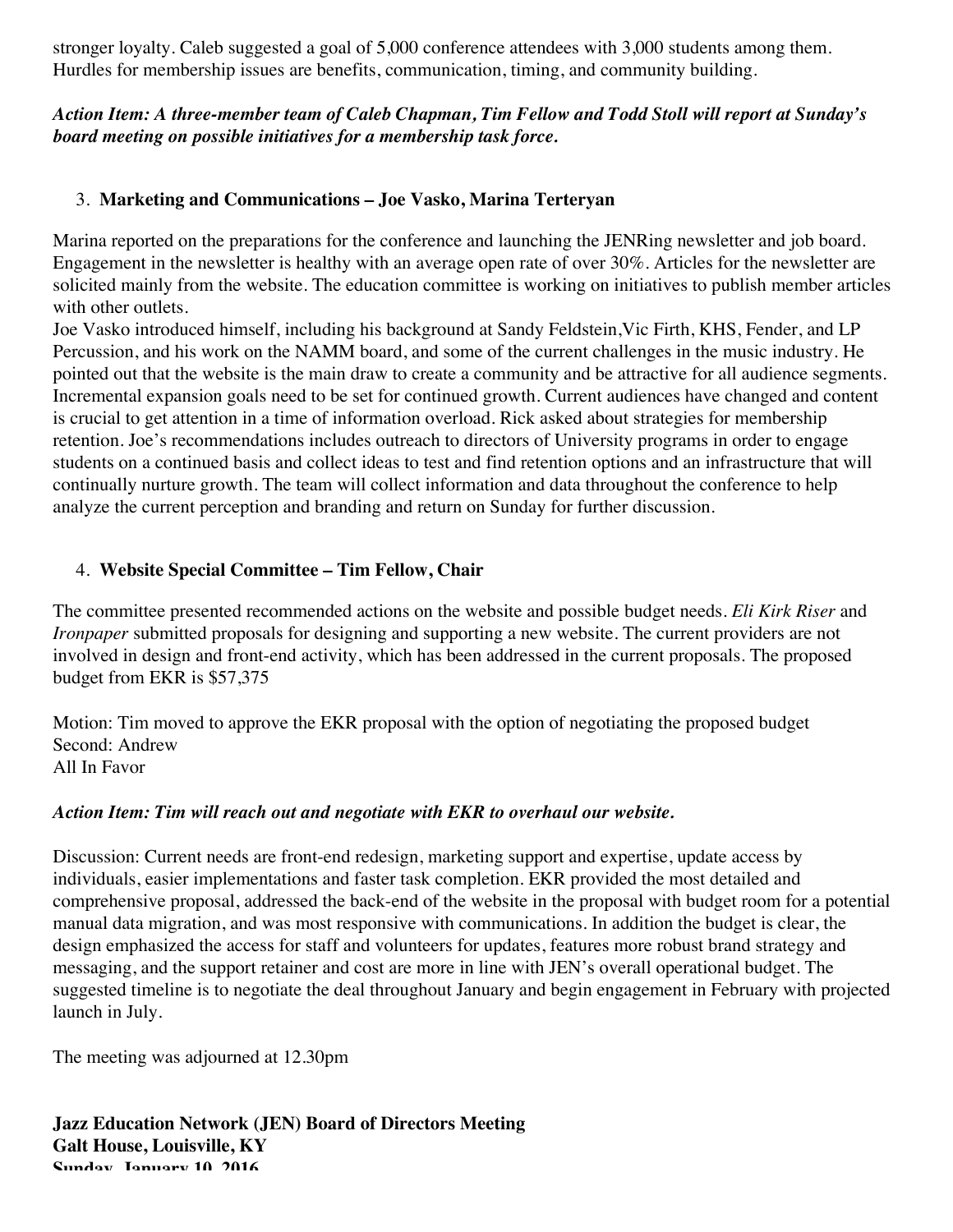Present:

Board Members – President-Bob Sinicrope, President-Elect-Caleb Chapman, Past President-Andrew Surmani, Vice-President-Bob Breithaupt, Secretary Monika Herzig, Treasurer Tim Fellow, Sharon Burch, Rick Drumm, Dan Flores, Dan Gregerman, Mary Jo Papich Not Present: John Clayton, Todd Stoll, Tony White Marketing Consultant: Joe Vasko

The meeting was called to order by Bob Sinicrope at 8:35am

#### 1. **Conference Review**

The Board shared their impressions of the conference and some issues that might be addressed, including making sure the exhibitors get enough traffic, the app is updated frequently with less errors, the option of coding tracks, some scheduling issues, Gala entertainment scheduling, extending the Music Industry pre-seminar to a whole day, making sure the final schedule is reviewed by the board before it gets distributed, making sure some performers/ clinicians are not overscheduled, and considering the content for the promo video in advance to save editing time. Joe Vasko reported some informal survey results from interviewing attendees that indicate very high satisfaction with the conference and the willingness to recommend the conference to friends and peers (mostly 4.5+ ratings on a 5-point scale). Dan F. noted an absence of California representation at this conference and would like to get involved in the Music Industry track planning. Rick suggested itemizing the issues discussed and distribute actions and timelines to the board.

# *Action Item: Bob S. asked everyone to send him the improvement suggestions/ issues asap so solutions and timelines can be delegated*

#### 2. **Outreach**

Mary Jo asked to thank Diane Downs, Michelle Lewis and Jerry Tolson for their outreach efforts. The timing is difficult to get performers matched with schools, transportation and equipment needs are additional barriers. About 15,000 students were reached this year and another 15,000 throughout the year with the Jazz2U program. Mary Jo will write an article about the opportunities for the membership. 17 local teachers participated in the offsite education workshop.

## 3. **Marketing Consultation Report – Joe Vasko, Marketing Consultant**

Joe V. commented on the smooth programming of the conference. He recommended Steve Nigohosian who is a marketing expert who has worked in a variety of areas related to the jazz world, is dedicated to the organization, and has the knowledge and skills to fill the need. The Personnel Committee will review the recommendation and establish contact. Mary Jo has the resume and work samples. Rick D. and Mary Jo will communicate this week on hiring needs.

## 4. **Conference Report – Lou Fischer, Operations Manager**

Overall attendance was about 3,500+ participants. 87 single event tickets were sold and overall the numbers will be similar to the San Diego conference. JJF participants were encouraged to take advantage of their free